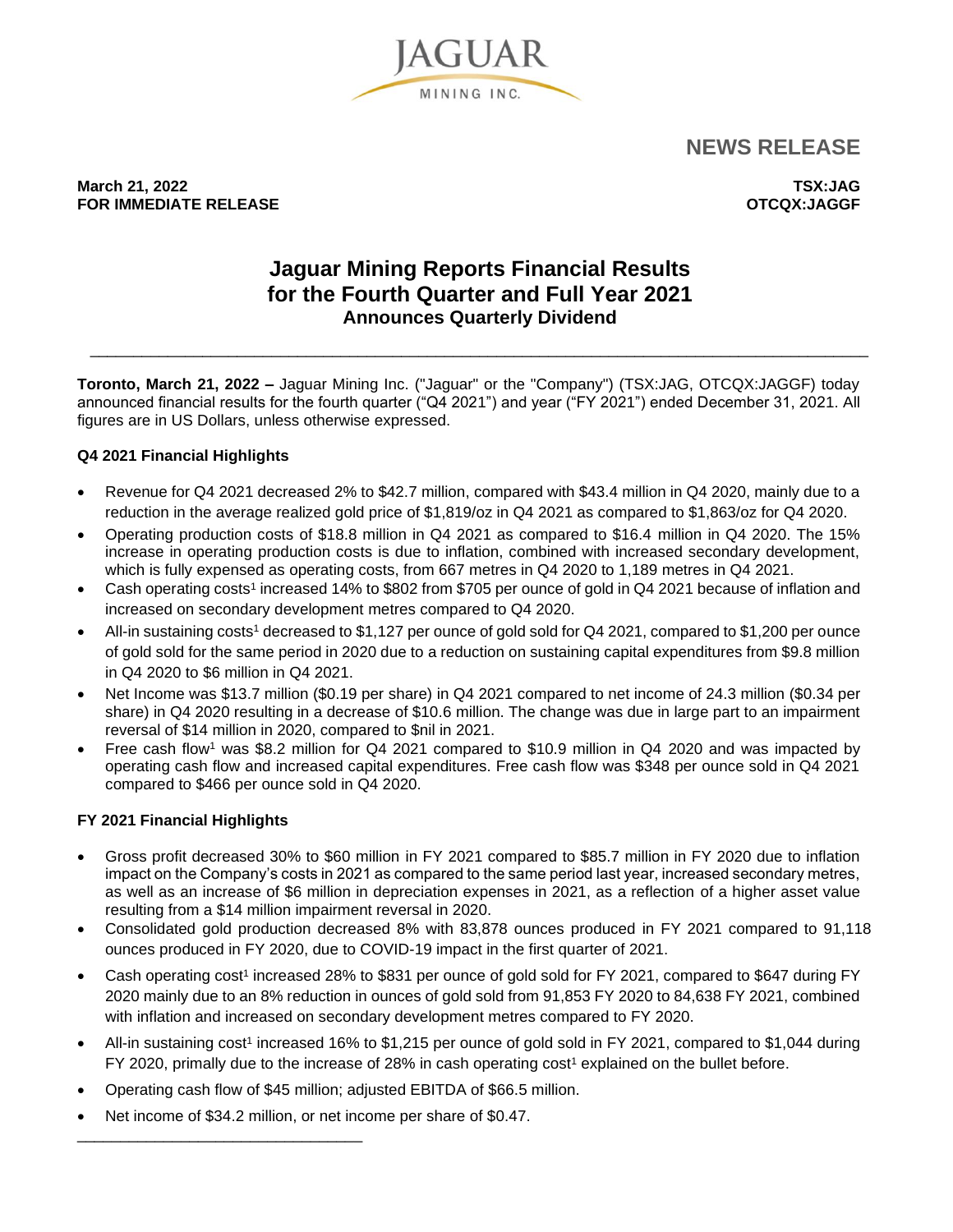This is a Non-GAAP financial performance measure with no standard definition under IFRS. For more details, refer to the Non-GAAP Performance Measures section of the MD&A. **Cash Position and Working Capital**

- Strong treasury at December 31, 2021, with cash of \$40.4 million compared to \$38.9 million on the same period of 2020.
- As of December 31, 2021, working capital was \$32 million, compared to \$29.2 million as at December 31, 2020, which includes \$3 million in short term loans from Brazilian banks.

## **Q4 2021 Quarterly Dividend**

- The Company is also pleased to announce that its Board of Directors has declared a cash dividend of C\$0.04 per common share of the Company, to be paid on March 25, 2022, to shareholders of record as of the close of business on March 31, 2022. This is the same amount as paid in the previous three quarters. The dividend qualifies as an eligible dividend for Canadian income tax purposes.
- The Board of Directors intends to review, among other things, the Company's budget, cash flow forecast and existing market conditions on a quarterly basis in order to determine whether any additional dividends will be declared on Shares for subsequent quarters.

Vern Baker, President and CEO of Jaguar Mining stated: *"I am very pleased with our performance in Q4 of 2021. Jaguar´s operational assets performed on a consistent basis producing 22,903 ounces of gold and completing 2,615 meters of development. Exploration performance was also strong with over 18,000 meters of in-mine diamond drilling, approximately 1,900 meters of surface diamond drilling, and more than 6,700 meters of reverse circulation drilling. Jaguar paid a dividend and expanded its cash position in the fourth quarter.* 

*The impact of the pandemic on our operations was significant during the first half of 2021 but became minimal by Q4 2021. In January and February of 2022, our operations were impacted by both the Omicron variant and torrential rains and flooding that hit Minas Gerais. We have rescheduled our production plans to make up the shortfall throughout the year. We still expect to be within our 2022 production guidance of 86,000 to 94,000 ounces.*

*Exploration and growth projects are a major focus for Jaguar this year. We initiated a new division for Growth. Diamond drilling to upgrade the Faina resource was started with two drill rigs in January and over 20% of our*  targeted 15,000 meters are completed. This program will both deliver the mineralized material for our next round of *metallurgical tests and the sample results to advance much of the mineral resource to a measured and indicated level. Our Project Northwest is developing the Turmalina-Faina corridor from the current Turmalina workings toward Faina. The project has advanced more than 300 meters, has established dual declines, and we are working to complete the ventilation circuit that will support development for the full distance and for pre-production work. At Pilar work on Project Southwest started in Q4 2021 and is progressing to develop additional resources in the upper part of the mine. Work on our Joint Venture with IAMGOLD near our CPA plant is progressing with the first diamond drill holes started in Q4 2021."*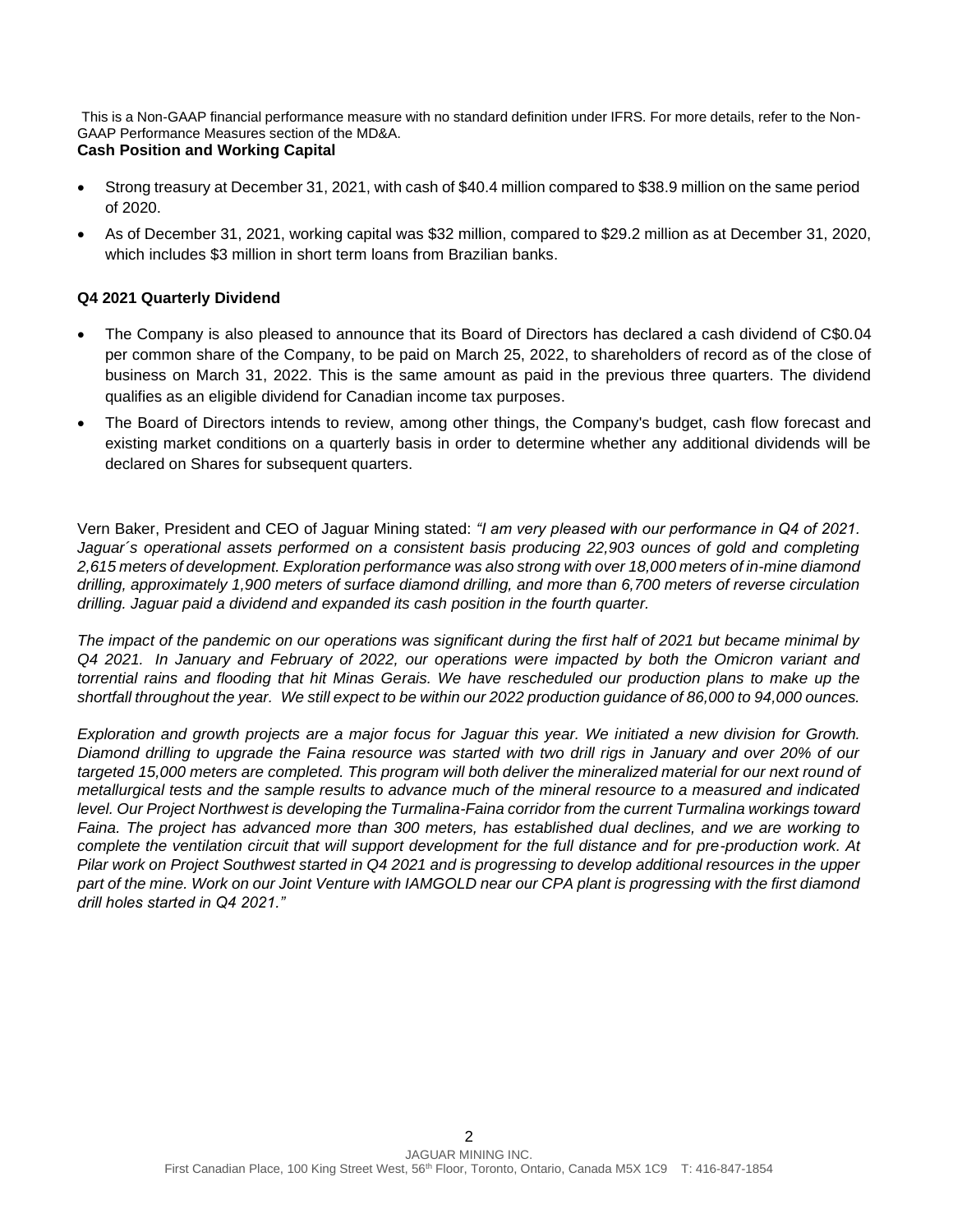# **Q4 & FY 2021 Financial Results**

| (\$ thousands, except where indicated)                |                   | Three months ended<br>December 31, | Year ended<br>December 31, |         |  |  |  |
|-------------------------------------------------------|-------------------|------------------------------------|----------------------------|---------|--|--|--|
|                                                       | 2021              | 2020                               | 2021                       | 2020    |  |  |  |
| <b>Financial Data</b>                                 |                   |                                    |                            |         |  |  |  |
| Revenue                                               | \$<br>$42,703$ \$ | $43,417$ \$                        | $151,467$ \$               | 160,247 |  |  |  |
| Operating costs                                       | 18,838            | 16,424                             | 70,337                     | 59,448  |  |  |  |
| Depreciation                                          | 5,089             | 3,767                              | 21,092                     | 15,055  |  |  |  |
| Gross profit                                          | 18,776            | 23,226                             | 60,038                     | 85,744  |  |  |  |
| Net income                                            | 13,687            | 24,294                             | 34,190                     | 72,280  |  |  |  |
| Per share ("EPS") <sup>1</sup>                        | 0.19              | 0.34                               | 0.47                       | 1.00    |  |  |  |
| EBITDA <sup>2</sup>                                   | 19,022            | 31,618                             | 64,064                     | 103,015 |  |  |  |
| Adjusted EBITDA <sup>2,3</sup>                        | 18,523            | 20,474                             | 66,454                     | 87,849  |  |  |  |
| Adjusted EBITDA per share <sup>1,2</sup>              | 0.26              | 0.28                               | 0.92                       | 1.20    |  |  |  |
| Cash operating costs (per ounce sold) <sup>2</sup>    | 802               | 705                                | 831                        | 647     |  |  |  |
| All-in sustaining costs (per ounce sold) <sup>2</sup> | 1,127             | 1,200                              | 1,215                      | 1,044   |  |  |  |
| Average realized gold price (per ounce) <sup>2</sup>  | 1,819             | 1,863                              | 1,790                      | 1,745   |  |  |  |
| Cash generated from operating activities              | 9,581             | 20,606                             | 45,036                     | 78,665  |  |  |  |
| Free cash flow <sup>2</sup>                           | 8,168             | 10,857                             | 24,079                     | 49,421  |  |  |  |
| Free cash flow (per ounce sold) <sup>2</sup>          | 348               | 466                                | 284                        | 538     |  |  |  |
| Sustaining capital expenditures <sup>2</sup>          | 6,015             | 9,848                              | 25,671                     | 29,463  |  |  |  |
| Non-sustaining capital expenditures <sup>2</sup>      | 4,279             | 3,416                              | 12,500                     | 6,900   |  |  |  |
| Total capital expenditures                            | 10,294            | 13,264                             | 38,171                     | 36,363  |  |  |  |

 $^1$  On August 27, 2020, the Company completed a share consolidation of its outstanding common shares on the basis of one (1) post-consolidation share for every ten (10) pre-consolidation shares.

<sup>2</sup> Average realized gold price, sustaining and non-sustaining capital expenditures, cash operating costs and all-in sustaining costs, adjusted operating cash flow, free cash flow, EBITDA and adjusted EBITDA, and adjusted EBITDA per share are non-IFRS financial performance measures with no standard definition under IFRS. Refer to the Non-IFRS Financial Performance Measures section of the MD&A.

 $^3$  Adjusted EBITDA excludes non-cash items such as impairment and write downs. For more details refer to the Non-IFRS Performance Measures section of the MD&A.

|                                                       | Three months ended |        | Year ended   |        |  |  |
|-------------------------------------------------------|--------------------|--------|--------------|--------|--|--|
|                                                       | December 31,       |        | December 31. |        |  |  |
|                                                       | 2021               | 2020   |              | 2020   |  |  |
| <b>Operating Data</b>                                 |                    |        |              |        |  |  |
| Gold produced (ounces)                                | 22,903             | 22,533 |              | 91,118 |  |  |
| Gold sold (ounces)                                    | 23,479             | 23,308 | 84,638       | 91,853 |  |  |
| Primary development (metres)                          | 1,174              | 1,871  | 4,438        | 7,085  |  |  |
| Secondary development (metres)                        | 1,189              | 667    | 4,835        | 2,641  |  |  |
| Definition, infill, and exploration drilling (metres) | 27,818             | 21,501 | 89,181       | 68,945 |  |  |

#### **Non-GAAP performance**

The Company has included the following Non-GAAP performance measures in this document: cash operating costs per ounce of gold sold, all-in sustaining costs per ounce of gold sold, average realized gold price (per ounce of gold sold), sustaining capital expenditures, non-sustaining capital expenditures, adjusted operating cash flow, free cash flow, earnings before interest, taxes, depreciation and amortization (EBITDA), adjusted EBITDA and working capital. These Non-GAAP performance measures do not have any standardized meaning prescribed by IFRS and, therefore, may not be comparable to similar measures presented by other companies.

The Company believes that, in addition to conventional measures prepared in accordance with IFRS, certain investors use this information to evaluate the Company's performance. Accordingly, they are intended to provide additional information and should not be considered in isolation or as a substitute for measures of performance prepared in accordance with IFRS. More specifically, Management believes that these figures are a useful indicator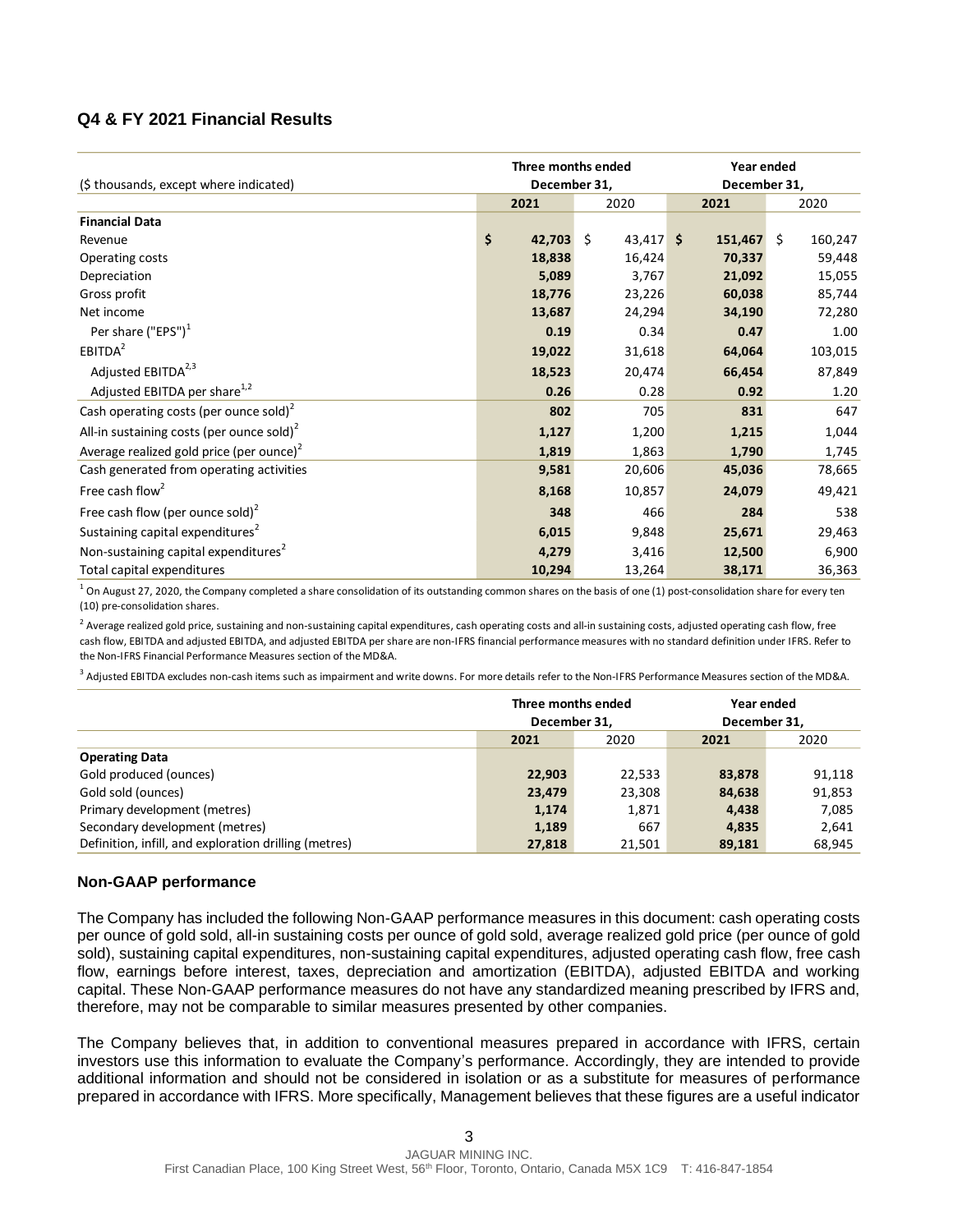to investors and management of a mine's performance as they provide: (i) a measure of the mine's cash margin per ounce, by comparison of the cash operating costs per ounce to the price of gold; (ii) the trend in costs as the mine matures; and (iii) an internal benchmark of performance to allow for comparison against other mines. The definitions of these performance measures and reconciliation of the Non-GAAP measures to reported IFRS measures are outlined below.

| Reconciliation of Cash Operating Costs, All-In Sustaining Costs and All-In Costs per Ounce Sold <sup>1</sup> |  |  |
|--------------------------------------------------------------------------------------------------------------|--|--|
|--------------------------------------------------------------------------------------------------------------|--|--|

|                                                     | Three months ended |                |    |        | Year ended   |              |      |         |  |
|-----------------------------------------------------|--------------------|----------------|----|--------|--------------|--------------|------|---------|--|
| (\$ thousands, except where indicated)              | December 31,       |                |    |        | December 31, |              |      |         |  |
|                                                     |                    | 2021           |    | 2020   |              | 2021         | 2020 |         |  |
| Operating costs                                     | \$                 | 18,838         | \$ | 16,424 | \$           | 70,337       | \$   | 59,448  |  |
| General & administration expenses                   |                    | 1,507          |    | 1,195  |              | 5,703        |      | 5,716   |  |
| Corporate stock-based compensation                  |                    | 88             |    | 494    |              | 1,044        |      | 1,227   |  |
| Sustaining capital expenditures <sup>1</sup>        |                    | 6,015          |    | 9,848  |              | 25,671       |      | 29,463  |  |
| All-in sustaining cash costs                        |                    | 26,448         |    | 27,961 |              | 102,755      |      | 95,854  |  |
| Reclamation - accretion (operating sites)           |                    | $\overline{7}$ |    |        |              | 60           |      | 60      |  |
| All-in sustaining costs                             | \$                 | 26,455         | Ŝ. | 27,961 | Ŝ.           | 102,815      | Ŝ.   | 95,914  |  |
| Non-sustaining capital expenditures                 |                    | 4,279          |    | 3,416  |              | 12,500       |      | 6,900   |  |
| Exploration and evaluation costs (greenfield)       |                    | 1,829          |    | 1,110  |              | 5,129        |      | 1,839   |  |
| Reclamation - accretion (non-operating sites)       |                    | 94             |    |        |              | 155          |      | 60      |  |
| Care and maintenance (non-operating sites)          |                    | 237            |    | 340    |              | 1,013        |      | 791     |  |
| All-in costs                                        | \$                 | 32,894         | \$ | 32,827 | Ś.           | $121,612$ \$ |      | 105,504 |  |
| Ounces of gold sold                                 |                    | 23,479         |    | 23,308 |              | 84,638       |      | 91,853  |  |
| Cash operating costs per ounce sold <sup>2</sup>    | \$                 | 802            | \$ | 705    | \$           | 831          | \$   | 647     |  |
| All-in sustaining costs per ounce sold <sup>2</sup> | \$                 | 1,127          | Ś. | 1,200  | \$           | 1,215        | Ŝ.   | 1,044   |  |
| All-in costs per ounce sold <sup>2</sup>            | \$                 | 1,401          | \$ | 1,408  | \$           | 1,437        | Ś.   | 1,149   |  |
|                                                     |                    |                |    |        |              |              |      |         |  |
| Average realized gold price                         | \$                 | 1,819          | Ŝ. | 1,863  | \$           | 1,790 \$     |      | 1,745   |  |
| Cash operating margin per ounce sold                | \$                 | 1,017          | \$ | 1,158  | \$           | 959          | Ś.   | 1,098   |  |
| All-in sustaining margin per ounce sold             | \$                 | 692            | \$ | 663    | \$           | 575          | Ś.   | 701     |  |

<sup>1</sup> Capital expenditures are included in our calculation of all-in sustaining costs and all-in costs.

\_\_\_\_\_\_\_\_\_\_\_\_\_\_\_\_\_\_\_\_\_\_\_\_\_\_\_\_\_\_\_\_\_

<sup>2</sup> Cash operating costs, all-in sustaining costs and all-in costs are all non-GAAP financial performance measures with no standard definition under IFRS. Result may not calculate due to rounding.

This is a Non-GAAP financial performance measure with no standard definition under IFRS. For more details, refer to the Non-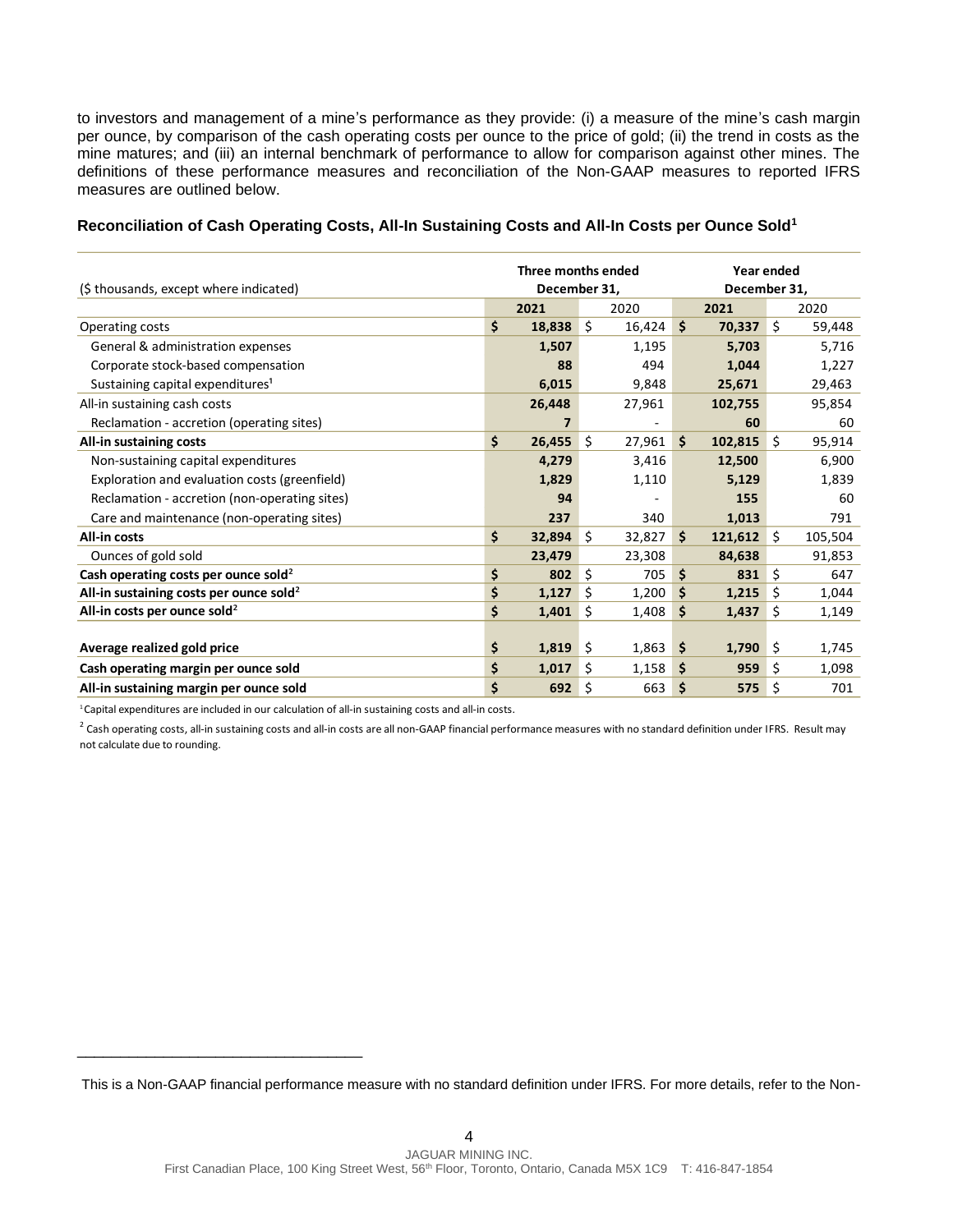GAAP Performance Measures section of the MD&A.

#### **Reconciliation of sustaining capital and non-sustaining capital expenditures<sup>1</sup>**

|                                                           | Three months ended |              |            |    |              | Year ended |        |  |  |  |  |
|-----------------------------------------------------------|--------------------|--------------|------------|----|--------------|------------|--------|--|--|--|--|
| (\$ thousands)                                            | December 31,       |              |            |    | December 31, |            |        |  |  |  |  |
|                                                           |                    | 2020<br>2021 |            |    | 2021<br>2020 |            |        |  |  |  |  |
| Sustaining capital <sup>1</sup>                           |                    |              |            |    |              |            |        |  |  |  |  |
| Primary development                                       | \$                 | 4,129        | Ŝ<br>6,079 | \$ | 15,700       | Ś          | 21,447 |  |  |  |  |
| Brownfield exploration                                    |                    | 316          | 285        |    | 1,042        |            | 704    |  |  |  |  |
| Mine-site sustaining                                      |                    | 1,454        | 3,484      |    | 8,501        |            | 7,312  |  |  |  |  |
| Other sustaining capital <sup>2</sup>                     |                    | 116          | ۰          |    | 428          |            |        |  |  |  |  |
| Total sustaining capital <sup>1</sup>                     |                    | 6,015        | 9,848      |    | 25,671       |            | 29,463 |  |  |  |  |
| Non-sustaining capital (including capital projects) $1$   |                    |              |            |    |              |            |        |  |  |  |  |
| Mine-site non-sustaining                                  |                    | 1,862        | 3,416      |    | 5,882        |            | 6,900  |  |  |  |  |
| Asset retirement obligation - non-sustaining <sup>2</sup> |                    | 2,261        | ۰          |    | 4,233        |            |        |  |  |  |  |
| Other non-sustaining capital <sup>3</sup>                 |                    | 156          | ۰.         |    | 2,385        |            | -      |  |  |  |  |
| Total non-sustaining capital <sup>1</sup>                 |                    | 4,279        | 3,416      |    | 12,500       |            | 6,900  |  |  |  |  |
| <b>Total capital expenditures</b>                         | \$                 | $10,294$ \$  | 13,264     | Ś  | 38,171       | S          | 36,363 |  |  |  |  |

 $\frac{1}{1}$ Sustaining and non-sustaining capital are non-IFRS financial measures with no standard definition under IFRS. Refer to the Non-IFRS Financial Performance Measures section of the MD&A. Capital expenditures are included in the calculation of all-in sustaining costs and all-in costs.

<sup>2</sup> Asset retirement obligation - non-sustaining is related to expenditures with dam closing projects. Payments related to the Company asset retirement obligation are classified as operating activities in accordance with IFRS financial measures.

 $3$  Other sustaining and non-sustaining capital are related to Belo Office and others projects.

### **Reconciliation of Free Cash Flow<sup>1</sup>**

\_\_\_\_\_\_\_\_\_\_\_\_\_\_\_\_\_\_\_\_\_\_\_\_\_\_\_\_\_\_\_\_\_

|                                          | Three months ended<br>December 31, |              |             |             | Year ended |              |  |        |         |     |  |           |  |           |  |  |  |  |  |  |  |  |  |  |  |  |  |  |      |  |      |
|------------------------------------------|------------------------------------|--------------|-------------|-------------|------------|--------------|--|--------|---------|-----|--|-----------|--|-----------|--|--|--|--|--|--|--|--|--|--|--|--|--|--|------|--|------|
| (\$ thousands, except where indicated)   |                                    |              |             |             |            | December 31, |  |        |         |     |  |           |  |           |  |  |  |  |  |  |  |  |  |  |  |  |  |  |      |  |      |
|                                          |                                    | 2021         | 2020        |             |            |              |  |        |         |     |  |           |  |           |  |  |  |  |  |  |  |  |  |  |  |  |  |  | 2021 |  | 2020 |
| Cash generated from operating activities | \$                                 | 9,581        | $20,606$ \$ |             |            | $45,036$ \$  |  | 78,665 |         |     |  |           |  |           |  |  |  |  |  |  |  |  |  |  |  |  |  |  |      |  |      |
| Adjustments                              |                                    |              |             |             |            |              |  |        |         |     |  |           |  |           |  |  |  |  |  |  |  |  |  |  |  |  |  |  |      |  |      |
| Asset Retirement Obligation              |                                    | 4,602        | 99          |             |            |              |  | 4.714  |         | 219 |  |           |  |           |  |  |  |  |  |  |  |  |  |  |  |  |  |  |      |  |      |
| Sustaining capital expenditures          |                                    | (6,015)      |             |             |            |              |  |        | (9,848) |     |  | (25, 671) |  | (29, 463) |  |  |  |  |  |  |  |  |  |  |  |  |  |  |      |  |      |
| Free cash flow                           | \$                                 | $8,168$ \$   |             | $10,857$ \$ |            | $24,079$ \$  |  | 49,421 |         |     |  |           |  |           |  |  |  |  |  |  |  |  |  |  |  |  |  |  |      |  |      |
| Ounces of gold sold                      |                                    | 23,479       |             | 23,308      |            | 84,638       |  | 91,853 |         |     |  |           |  |           |  |  |  |  |  |  |  |  |  |  |  |  |  |  |      |  |      |
| Free cash flow per ounce sold            | \$                                 | 348S<br>466S |             |             |            | 284S         |  | 538    |         |     |  |           |  |           |  |  |  |  |  |  |  |  |  |  |  |  |  |  |      |  |      |

 $^1$  This is a non-GAAP financial performance measure with no standard definition under IFRS.

This is a Non-GAAP financial performance measure with no standard definition under IFRS. For more details, refer to the Non-GAAP Performance Measures section of the MD&A.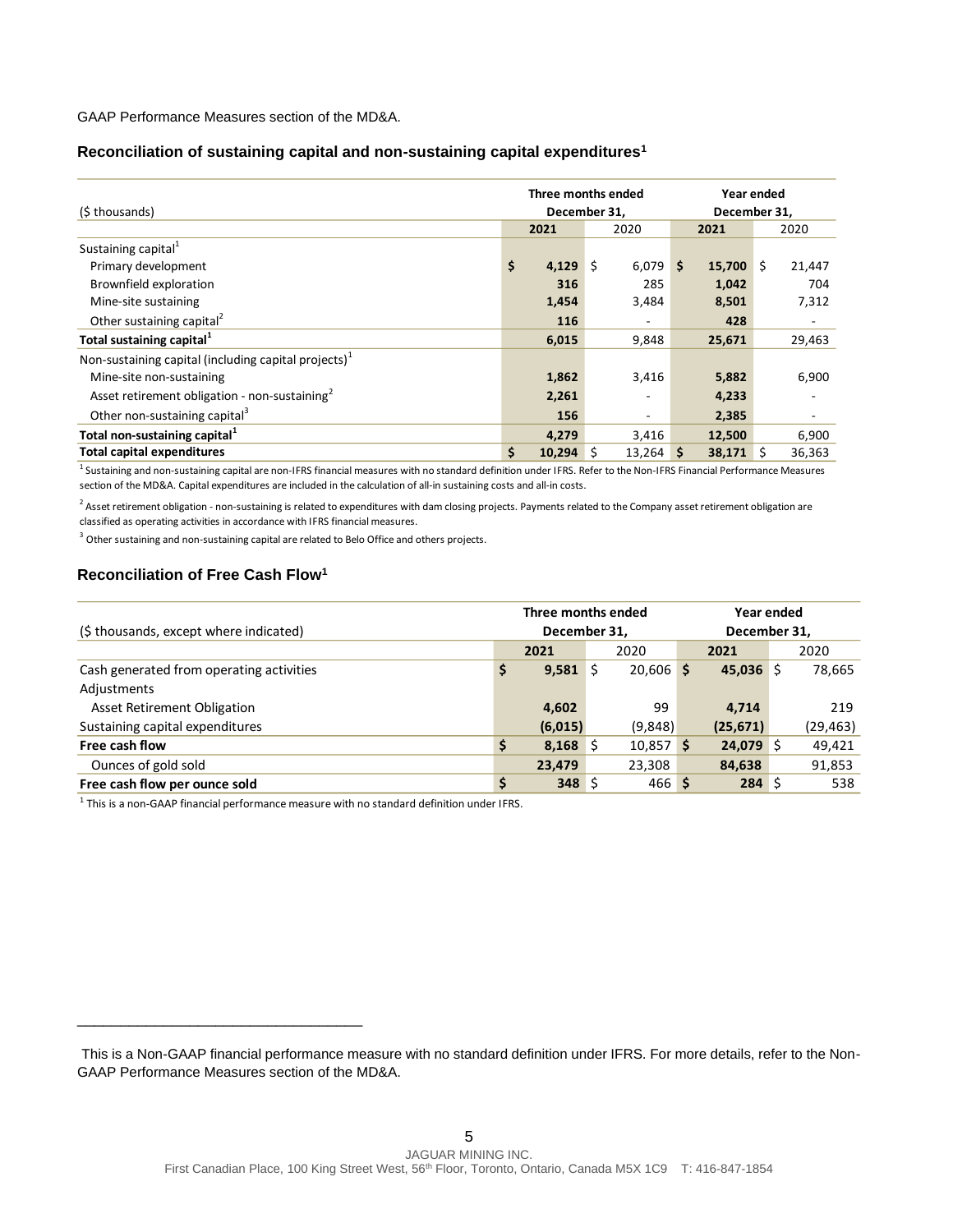#### **Reconciliation of Net Income (Loss) to EBITDA and Adjusted EBITDA<sup>1</sup>**

|                                               | Three months ended |              |    |              |  | Year ended         |    |            |  |  |
|-----------------------------------------------|--------------------|--------------|----|--------------|--|--------------------|----|------------|--|--|
| (\$ thousands, except where indicated)        | December 31,       |              |    |              |  | December 31,       |    |            |  |  |
|                                               |                    | 2021<br>2020 |    | 2021         |  |                    |    | 2020       |  |  |
| Net Income                                    | \$                 | 13,687       | Ś. | $24,294$ \$  |  | 34,190             | Ŝ. | 72,280     |  |  |
| Income tax expense                            |                    |              |    | 3,213        |  | 7,939              |    | 14,536     |  |  |
| Finance costs                                 |                    | 227          |    | 325          |  | 776                |    | 1,043      |  |  |
| Depreciation and amortization                 |                    | 5,108        |    | 3,786        |  | 21,159             |    | 15,156     |  |  |
| <b>EBITDA</b>                                 | \$                 | 19,022       | Ŝ. | $31,618$ \$  |  | $64,064$ \$        |    | 103,015    |  |  |
| Impairment charges                            |                    |              |    | (14, 022)    |  |                    |    | (14, 022)  |  |  |
| Changes in other provisions and VAT taxes     |                    | (10)         |    | 302          |  | 1,358              |    | 1,171      |  |  |
| Foreign exchange (gain)                       |                    | (577)        |    | 2,082        |  | (1,698)            |    | (4,018)    |  |  |
| Stock-based compensation                      |                    | 88           |    | 494          |  | 1,044              |    | 1,227      |  |  |
| Financial instruments loss                    |                    |              |    |              |  |                    |    | 476        |  |  |
| Other non-operating expenses (recoveries) $1$ |                    |              |    |              |  | 1,686              |    |            |  |  |
| Adjusted EBITDA <sup>2</sup>                  | \$                 | 18,523       | Ś  | $20,474$ \$  |  | 66,454             | Ŝ. | 87,849     |  |  |
|                                               |                    |              |    |              |  |                    |    |            |  |  |
| Weighted average outstanding shares           |                    | 72,441,622   |    | 72,112,995   |  | 72,396,926         |    | 72,311,315 |  |  |
| Adjusted EBITDA per share <sup>2,3</sup>      | \$                 | $0.26$ \$    |    | $0.28 \;$ \$ |  | $0.92 \quad \zeta$ |    | 1.20       |  |  |

 $^1$  CentroGold royalty interest sales. As a result of the sale, the Company (i) derecognized the \$8.5 million CentroGold project royalty interest asset, (ii) received and recorded \$7.0 million in Cash, (iii) recorded \$0.2 million in legal and consulting costs associated with the transaction.

 $2$  This is a non-GAAP financial performance measure with no standard definition under IFRS.

 $^3$  On August 27, 2020, the Company completed a share consolidation of its outstanding common shares on the basis of one (1) post-consolidation share for every ten (10) preconsolidation shares.

## **Working Capital<sup>1</sup>**

|                                          | December 31,      | December 31, |
|------------------------------------------|-------------------|--------------|
| (\$ thousands)                           | 2021              | 2020         |
| Cash and cash equivalents                | \$<br>$40,373$ \$ | 38,908       |
| Non-cash working capital                 |                   |              |
| Other current assets:                    |                   |              |
| Restricted cash                          | 501               | 1,091        |
| Inventory                                | 14,546            | 12,529       |
| Recoverable taxes                        | 5,143             | 4,944        |
| Other accounts receivable                | 92                | 61           |
| Prepaid expenses and advances            | 2,176             | 2,912        |
| <b>Current liabilities:</b>              |                   |              |
| Accounts payable and accrued liabilities | (15,660)          | (18,851)     |
| Notes payable                            | (3,027)           | (3,058)      |
| Lease liabilities                        | (1, 431)          | (1,530)      |
| Current tax liability                    |                   | (3, 213)     |
| Other taxes payable                      | (935)             | (1, 153)     |
| Reclamation provisions                   | (6, 847)          | (623)        |
| Legal and other provisions               | (2,941)           | (2,827)      |
| Working capital <sup>1</sup>             | \$<br>$31,990$ \$ | 29,190       |

 $<sup>1</sup>$  This is a non-GAAP financial performance measure with no standard definition under IFRS.</sup>

\_\_\_\_\_\_\_\_\_\_\_\_\_\_\_\_\_\_\_\_\_\_\_\_\_\_\_\_\_\_\_\_\_

This is a Non-GAAP financial performance measure with no standard definition under IFRS. For more details, refer to the Non-GAAP Performance Measures section of the MD&A.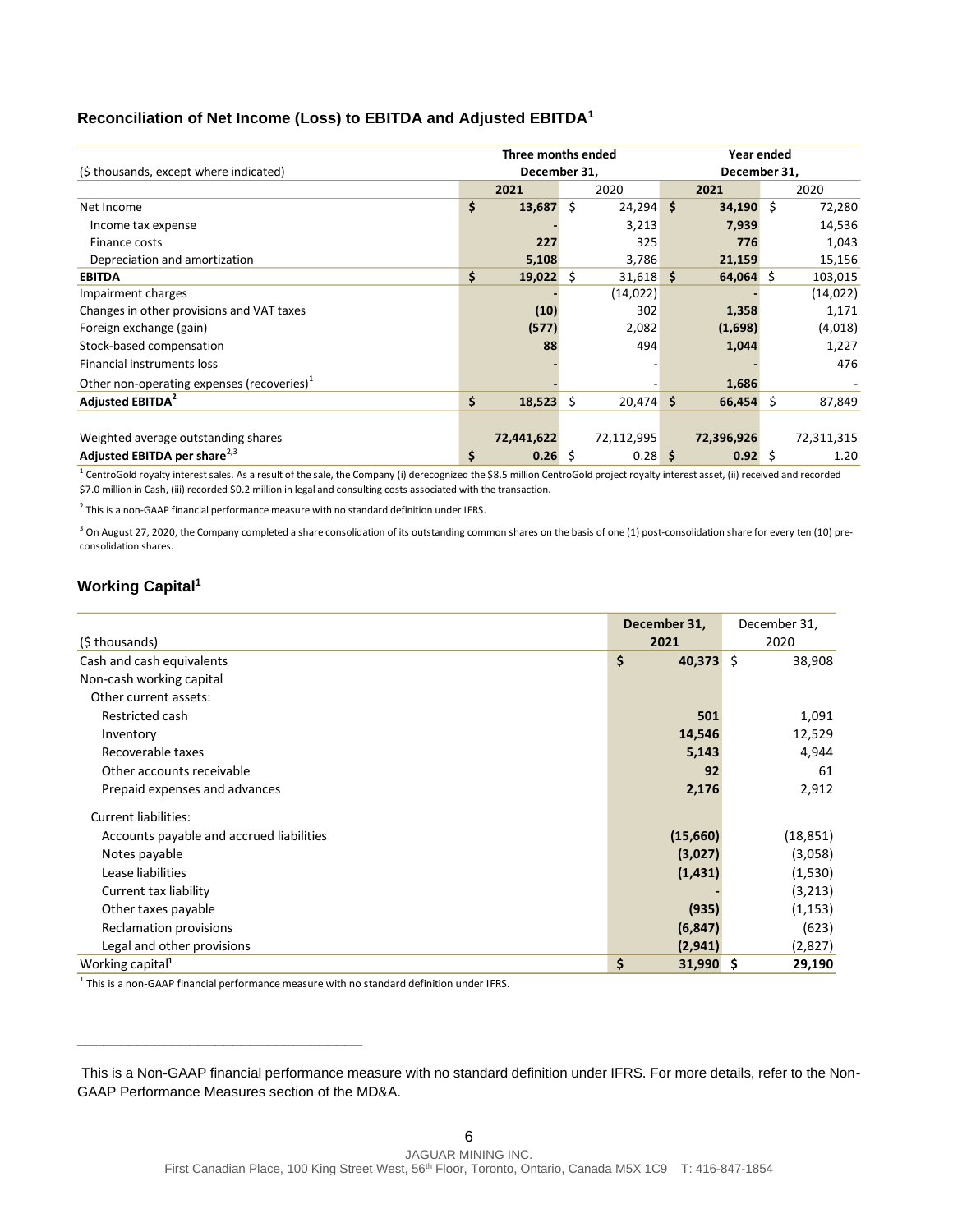### **Qualified Person**

Scientific and technical information contained in this press release has been reviewed and approved by Jonathan Victor Hill, BSc (Hons) (Economic Geology - UCT), FAUSIMM, Vice President Geology and Exploration, who is also an employee of Jaguar Mining Inc., and is a "qualified person" as defined by National Instrument 43-101 - *Standards of Disclosure for Mineral Projects* ("NI 43-101").

### **The Iron Quadrangle**

The Iron Quadrangle has been an area of mineral exploration dating back to the 16th century. The discovery in 1699–1701 of gold contaminated with iron and platinum-group metals in the southeastern corner of the Iron Quadrangle gave rise to the name of the town Ouro Preto (Black Gold). The Iron Quadrangle contains world-class multi-million-ounce gold deposits such as Morro Velho, Cuiabá, and São Bento. Jaguar holds the Third largest gold land position in the Iron Quadrangle with just over 25,000 hectares.

## **About Jaguar Mining Inc.**

Jaguar Mining Inc. is a Canadian-listed junior gold mining, development, and exploration company operating in Brazil with three gold mining complexes and a large land package with significant upside exploration potential from mineral claims. The Company's principal operating assets are located in the Iron Quadrangle, a prolific greenstone belt in the state of Minas Gerais and include the Turmalina Gold Mine Complex and Caeté Mining Complex (Pilar and Roça Grande Mines, and Caeté Plant). The Company also owns the Paciência Gold Mine Complex, which has been on care and maintenance since 2012. The Roça Grande Mine has been on temporary care and maintenance since April 2019. Additional information is available on the Company's website at www.jaguarmining.com. **For further information please contact:**

Vernon Baker Chief Executive Officer Jaguar Mining Inc. vernon.baker@jaguarmining.com 416-847-1854

Hashim Ahmed Chief Financial Officer Jaguar Mining Inc. hashim.ahmed@jaguarmining.com 416-847-1854

## **Forward-Looking Statements**

*Certain statements in this news release constitute "forward-looking information" within the meaning of applicable Canadian securities*  legislation. Forward-looking statements and information are provided for the purpose of providing information about management's *expectations and plans relating to the future. All of the forward-looking information made in this news release is qualified by the cautionary statements below and those made in our other filings with the securities regulators in Canada. Forward-looking information contained in forward-looking statements can be identified by the use of words such as "are expected," "is forecast," "is targeted," "approximately," "plans," "anticipates," "projects," "anticipates," "continue," "estimate," "believe" or variations of such words and phrases or statements that certain actions, events or results "may," "could," "would," "might," or "will" be taken, occur or be achieved. All statements, other than statements of historical fact, may be considered to be or include forward-looking information. This news release contains forward-looking information regarding, among other things, expected sales, production statistics, ore grades, tonnes milled, recovery rates, cash operating costs, definition/delineation drilling, the timing and amount of estimated future production, costs of production, capital expenditures, costs and timing of the development of projects and new deposits, success of exploration, development and mining activities, currency fluctuations, capital requirements, project studies, mine life extensions, restarting suspended or disrupted operations, continuous improvement initiatives, and resolution of pending litigation. The Company has made numerous assumptions*  with respect to forward-looking information contained herein, including, among other things, assumptions about the estimated timeline *for the development of its mineral properties; the supply and demand for, and the level and volatility of the price of, gold; the accuracy of reserve and resource estimates and the assumptions on which the reserve and resource estimates are based; the receipt of necessary permits; market competition; ongoing relations with employees and impacted communities; political and legal developments in any jurisdiction in which the Company operates being consistent with its current expectations including, without limitation, the impact of any potential power rationing, tailings facility regulation, exploration and mine operating licenses and permits being obtained and*